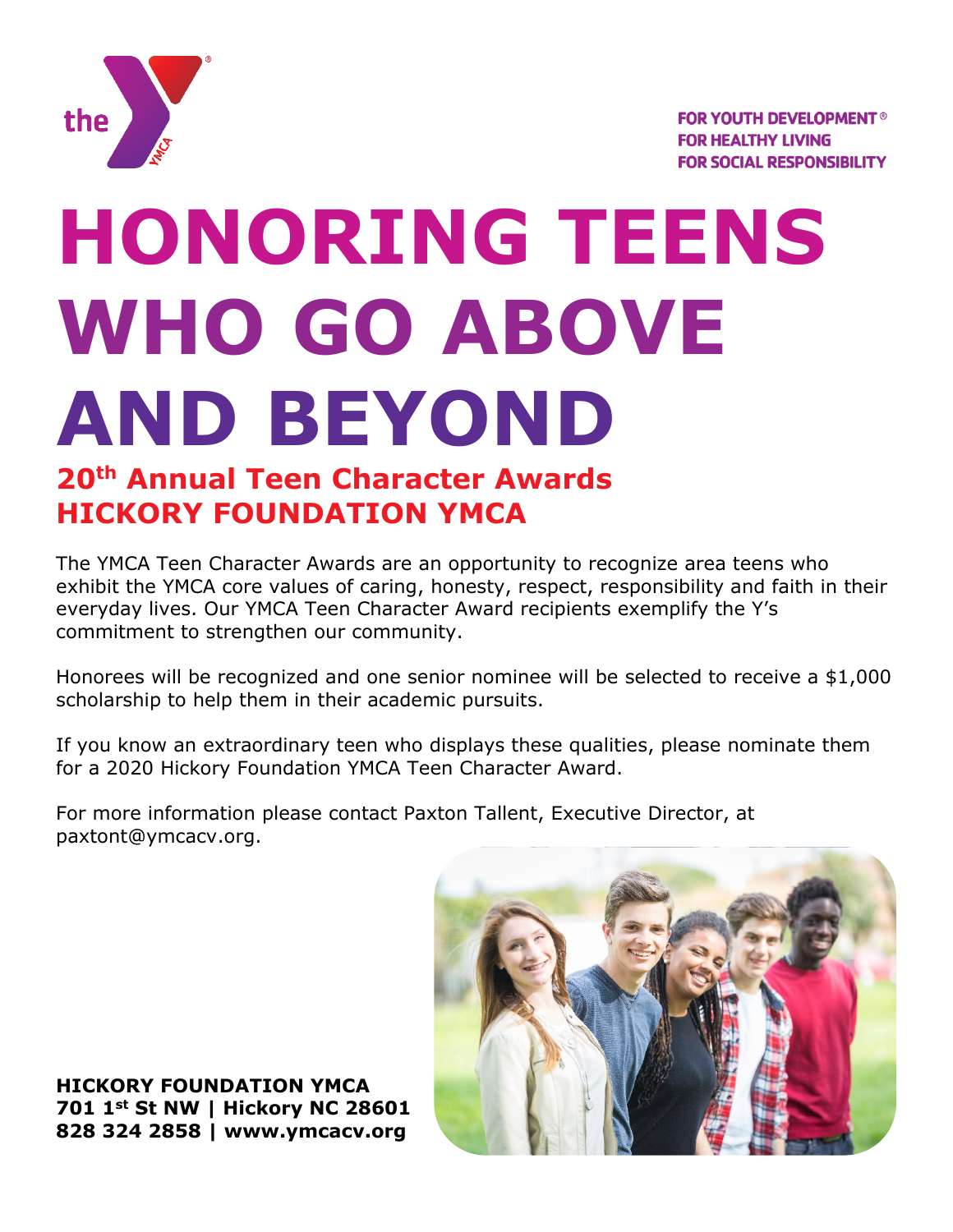

#### **NOMINATION CRITERIA**

- Teenagers, in grades 6-12, who have demonstrated the character values of caring, honesty, respect, responsibility and faith in an exemplary manner are eligible.
- The nominee's actions, character and leadership has a positive impact on individuals in their efforts at home, school, church and the community.
- Nominations can be submitted by teachers, advisors, coaches, youth leaders, pastors, past winners and other non-related individuals.

#### **NOMINATION RULES**

- Completed nominations are due by **5:00pm on October 30, 2020**. No entries will be accepted after the deadline.
- Submission options:
	- o Email to paxtont@ymcacv.org.
	- o Drop off a physical copy at the Hickory Foundation YMCA.
	- o Mail to

Hickory Foundation YMCA Teen Character Awards Attn: Paxton Tallent 701 1st Street NW Hickory NC 28601

- Nominations are judged in two categories: **Jr. Varsity** (Grades 6-8) and **Varsity** (Grades 9-12). Teens are eligible for multi-year nomination. Only high school seniors are eligible for the scholarship award.
- You are welcome to nominate as many teens as you would like but please use a separate form for each nomination.
- Applications must be 100% complete. Incomplete applications will not be eligible.
- Acceptance of any award constitutes consent to use the winners' likeness for YMCA advertising and publicity purposes.
- All entries become the property of the YMCA of Catawba Valley and cannot be returned. The YMCA is not responsible for lost, late or misdirected mail.
- The YMCA of Catawba Valley reserves the right to accept or decline any application submitted. Winners are selected by the Teen Character Awards committee and all decisions are final.
- Selected honorees will receive a YMCA Teen Character Award and medallion.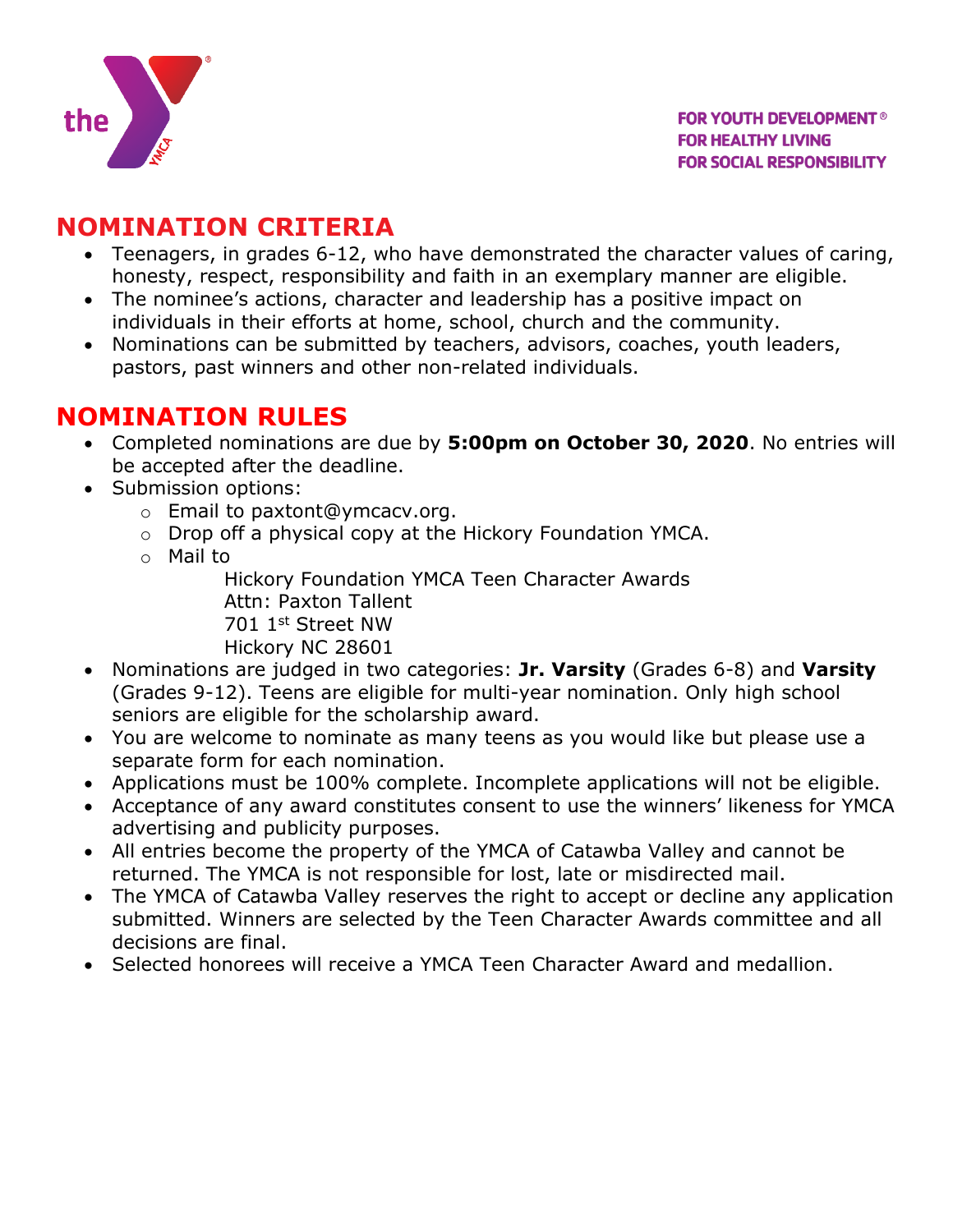

**FOR YOUTH DEVELOPMENT<sup>®</sup> FOR HEALTHY LIVING FOR SOCIAL RESPONSIBILITY** 

#### **YMCA TEEN CHARACTER AWARDS NOMINATION FORM**

|                                                |  | School: ________________________      |              |
|------------------------------------------------|--|---------------------------------------|--------------|
|                                                |  |                                       |              |
|                                                |  |                                       |              |
|                                                |  |                                       |              |
|                                                |  | State: ___________                    | Zip: _______ |
|                                                |  |                                       |              |
| YMCA Member (if known): □ Yes □ No             |  |                                       |              |
| <b>NOMINATOR:</b> ____________________________ |  | <b>Relationship to Nominee:</b> _____ |              |
|                                                |  |                                       |              |
|                                                |  |                                       |              |
|                                                |  |                                       |              |
|                                                |  |                                       |              |

YMCA Member (if known): □ Yes □ No

**Nominations should be one page and typed**. Format may be copied from the YMCA Teen Character Awards Questionnaire on the reverse side but must remain one page.

\*\*Nominators: Please note that the quality and content of nomination submitted can affect the decisions of the committee. Be as thorough as possible while keeping within the space constraints.

**COVID-19:** Due to the COVID-19 pandemic, this year's awards will be presented via video. Please provide any pictures and/or video of the nominee that may be used for the video that showcases the individual's efforts.

#### **PLEASE RETURN COMPLETED NOMINATIONS BY OCTOBER 31, 2020.**

Questions? Paxton Tallent paxtont@ymcacv.org